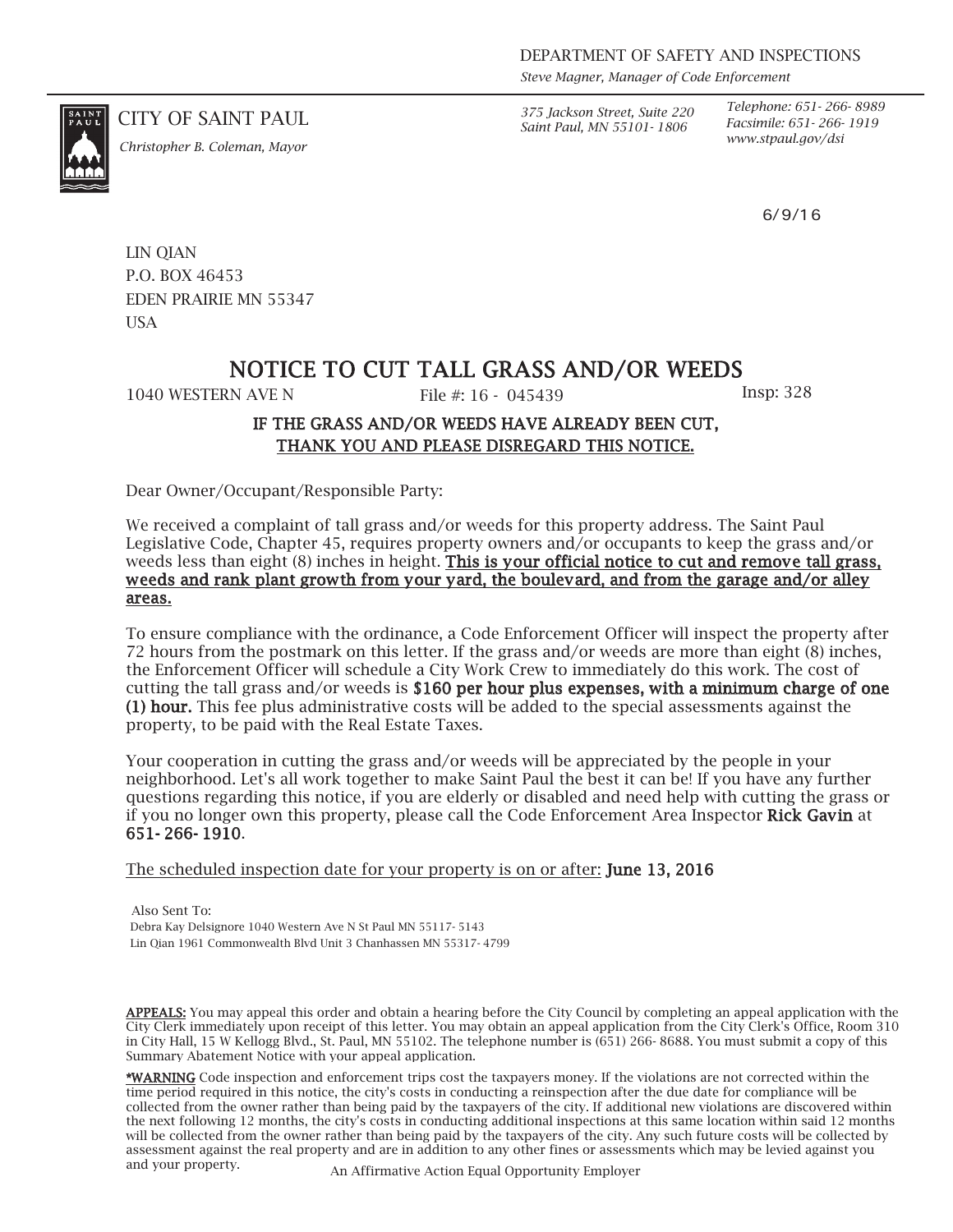CITY OF SAINT PAUL *375 Jackson Street, Suite 220 Saint Paul, MN 55101- 1806*

*Telephone: 651- 266- 8989 Facsimile: 651- 266- 1919 www.stpaul.gov/dsi Christopher B. Coleman, Mayor*

6/9/16

LIN QIAN 1961 COMMONWEALTH BLVD UNIT 3 CHANHASSEN MN 55317- 4799

## NOTICE TO CUT TALL GRASS AND/OR WEEDS

1040 WESTERN AVE N File #: 16 - 045439 Insp: 328

### IF THE GRASS AND/OR WEEDS HAVE ALREADY BEEN CUT, THANK YOU AND PLEASE DISREGARD THIS NOTICE.

Dear Owner/Occupant/Responsible Party:

We received a complaint of tall grass and/or weeds for this property address. The Saint Paul Legislative Code, Chapter 45, requires property owners and/or occupants to keep the grass and/or weeds less than eight (8) inches in height. This is your official notice to cut and remove tall grass, weeds and rank plant growth from your yard, the boulevard, and from the garage and/or alley areas.

To ensure compliance with the ordinance, a Code Enforcement Officer will inspect the property after 72 hours from the postmark on this letter. If the grass and/or weeds are more than eight (8) inches, the Enforcement Officer will schedule a City Work Crew to immediately do this work. The cost of cutting the tall grass and/or weeds is \$160 per hour plus expenses, with a minimum charge of one (1) hour. This fee plus administrative costs will be added to the special assessments against the property, to be paid with the Real Estate Taxes.

Your cooperation in cutting the grass and/or weeds will be appreciated by the people in your neighborhood. Let's all work together to make Saint Paul the best it can be! If you have any further questions regarding this notice, if you are elderly or disabled and need help with cutting the grass or if you no longer own this property, please call the Code Enforcement Area Inspector Rick Gavin at 651- 266- 1910.

The scheduled inspection date for your property is on or after: **June 13, 2016** 

Also Sent To: Debra Kay Delsignore 1040 Western Ave N St Paul MN 55117- 5143 Lin Qian P.O. Box 46453 Eden Prairie MN 55347

APPEALS: You may appeal this order and obtain a hearing before the City Council by completing an appeal application with the City Clerk immediately upon receipt of this letter. You may obtain an appeal application from the City Clerk's Office, Room 310 in City Hall, 15 W Kellogg Blvd., St. Paul, MN 55102. The telephone number is (651) 266- 8688. You must submit a copy of this Summary Abatement Notice with your appeal application.

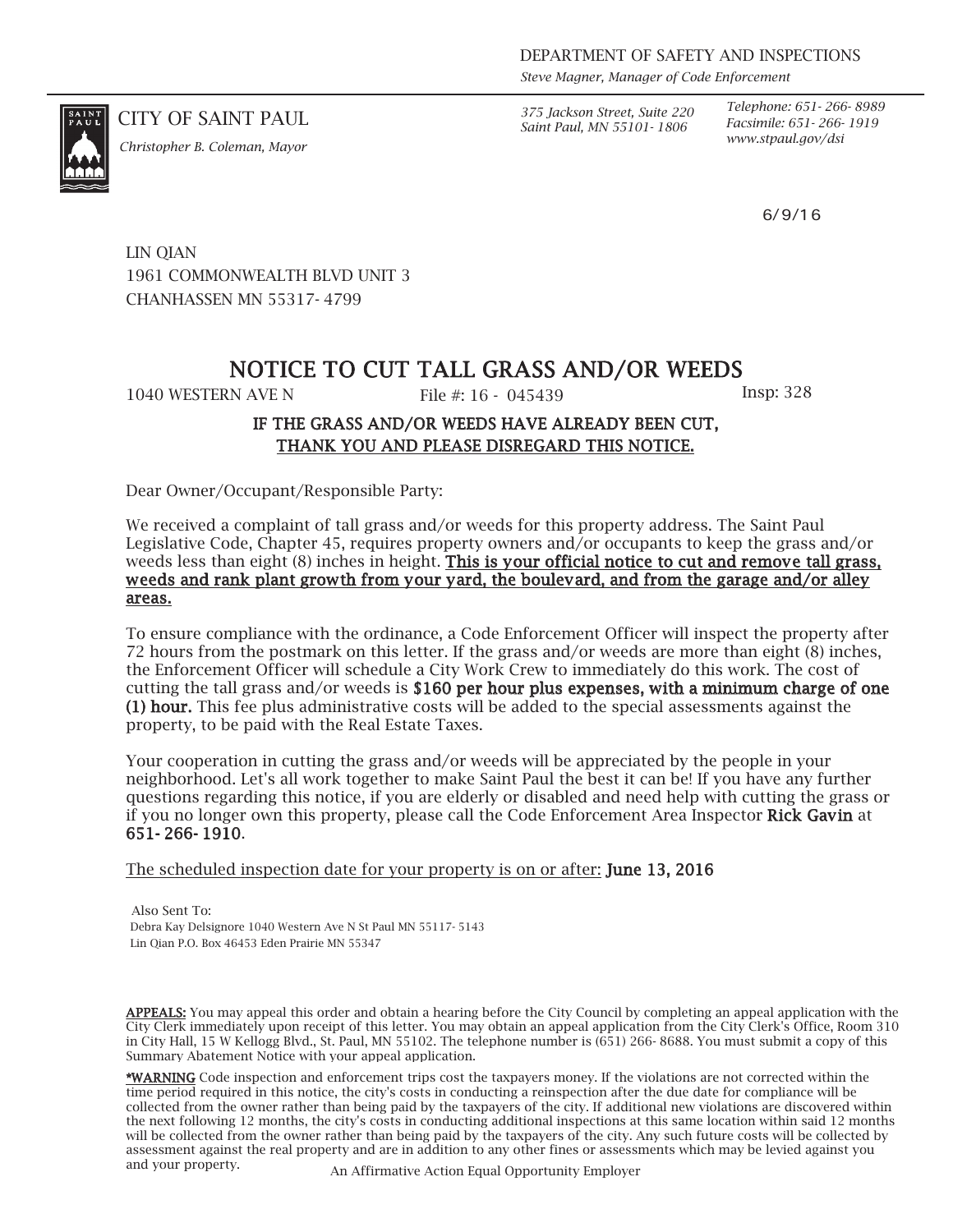CITY OF SAINT PAUL *375 Jackson Street, Suite 220 Saint Paul, MN 55101- 1806*

*Telephone: 651- 266- 8989 Facsimile: 651- 266- 1919*

6/9/16

*www.stpaul.gov/dsi Christopher B. Coleman, Mayor*

**OCCUPANT** 1040 WESTERN AVE N ST PAUL MN 55117- 5143

# NOTICE TO CUT TALL GRASS AND/OR WEEDS

1040 WESTERN AVE N File #: 16 - 045439 Insp: 328

### IF THE GRASS AND/OR WEEDS HAVE ALREADY BEEN CUT, THANK YOU AND PLEASE DISREGARD THIS NOTICE.

Dear Owner/Occupant/Responsible Party:

We received a complaint of tall grass and/or weeds for this property address. The Saint Paul Legislative Code, Chapter 45, requires property owners and/or occupants to keep the grass and/or weeds less than eight (8) inches in height. This is your official notice to cut and remove tall grass, weeds and rank plant growth from your yard, the boulevard, and from the garage and/or alley areas.

To ensure compliance with the ordinance, a Code Enforcement Officer will inspect the property after 72 hours from the postmark on this letter. If the grass and/or weeds are more than eight (8) inches, the Enforcement Officer will schedule a City Work Crew to immediately do this work. The cost of cutting the tall grass and/or weeds is \$160 per hour plus expenses, with a minimum charge of one (1) hour. This fee plus administrative costs will be added to the special assessments against the property, to be paid with the Real Estate Taxes.

Your cooperation in cutting the grass and/or weeds will be appreciated by the people in your neighborhood. Let's all work together to make Saint Paul the best it can be! If you have any further questions regarding this notice, if you are elderly or disabled and need help with cutting the grass or if you no longer own this property, please call the Code Enforcement Area Inspector Rick Gavin at 651- 266- 1910.

The scheduled inspection date for your property is on or after: **June 13, 2016** 

Also Sent To: Debra Kay Delsignore 1040 Western Ave N St Paul MN 55117- 5143 Lin Qian P.O. Box 46453 Eden Prairie MN 55347 Lin Qian 1961 Commonwealth Blvd Unit 3 Chanhassen MN 55317- 4799

APPEALS: You may appeal this order and obtain a hearing before the City Council by completing an appeal application with the City Clerk immediately upon receipt of this letter. You may obtain an appeal application from the City Clerk's Office, Room 310 in City Hall, 15 W Kellogg Blvd., St. Paul, MN 55102. The telephone number is (651) 266- 8688. You must submit a copy of this Summary Abatement Notice with your appeal application.